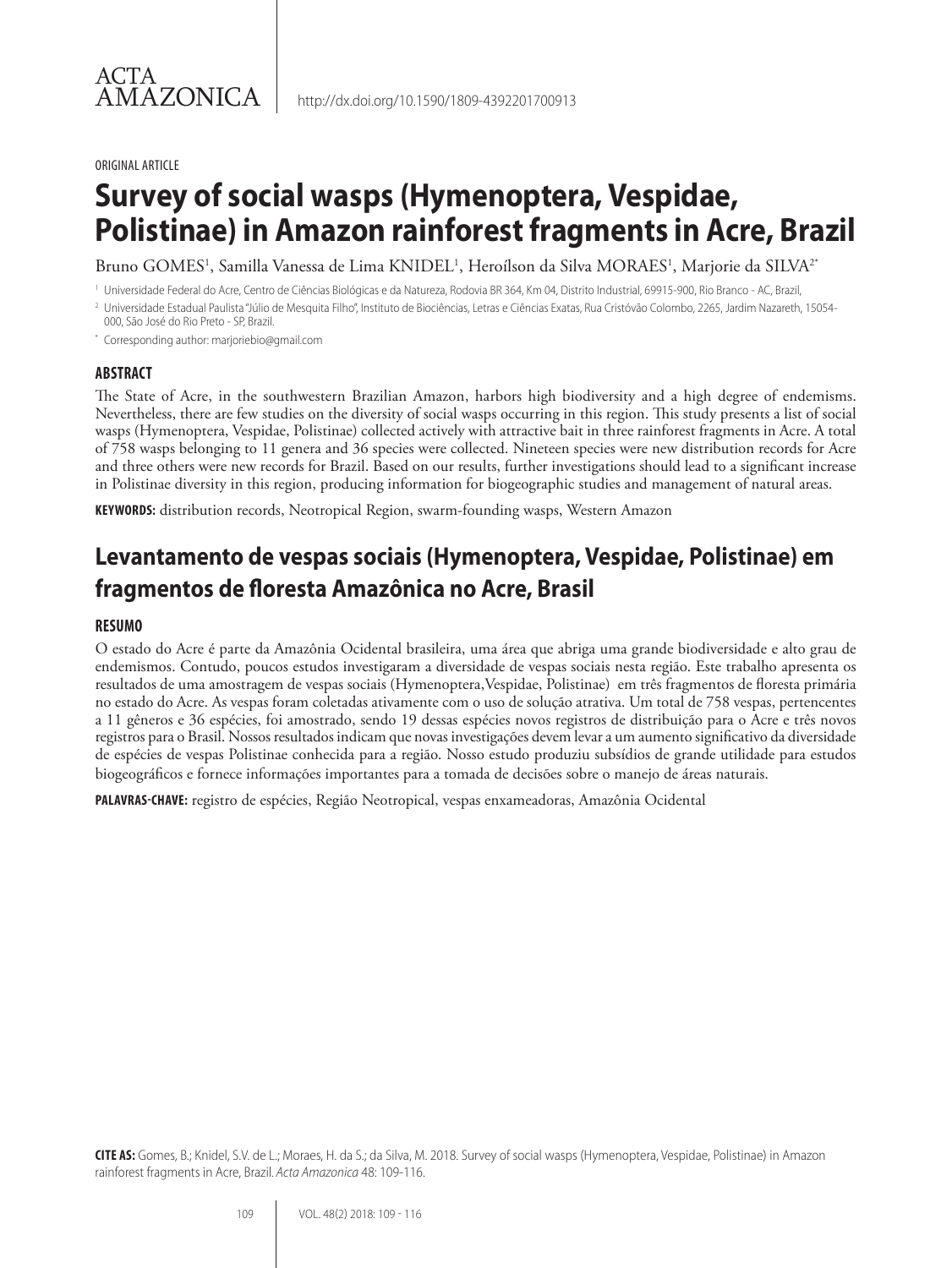

## **INTRODUCTION**

Tropical forests represent only 7% of biomes of the planet, however, these ecosystems host more than half of all known species of plants and animals (Wilson 1988; May 2010; Miranda *et al.* 2012). The Brazilian Amazon rainforest has one of the greatest biodiversities in the world, including the greatest diversity of social wasps (Silveira 2002; Somavilla *et al.* 2014; Barbosa *et al.* 2016). The western Amazon (which includes parts of Bolivia, Colombia, Ecuador, Peru, and western Brazil) is one of the most biodiverse regions of the planet for many taxa (Brown 1977, 1991; Calouro 1999; Carpenter and Marques 2001; Ceballos and Ehrlich 2006; Carvalho and Esposito 2010; Barbosa *et al.* 2016). The region maintains large areas of intact tropical forest and stable climate conditions, which, combined with richer soils originated from Andean sediments, is likely related to the west–east diversity gradient that has been found for some groups of Amazonian organisms, such as trees and mammals (Ceballos *et al.* 2005; Hoorn *et al.* 2010; Cheng *et al.* 2013). Moreover, it is an area close to the Andes of Peru and Bolivia, regions known for endemic species of different groups of organisms (Löwenberg-Neto and Carvalho 2009; SigristandCarvalho2009; Haseyama and Carvalho 2011).

Polistinae is the most diverse group among the social wasps, with more than 900 species described. The subfamily is divided in the tribes Ropalidiini, Polistini, Mischocyttarini and Epiponini. Except for Ropalidiini, the other tribes are represented in Brazil. *Polistes* Latreille, *Mischocyttarus*  de Saussure, and the 19 genera of Epiponini compose the Brazilian fauna of wasps, totalizing about 300 species, of which 104 are endemic (Carpenter and Marques 2001; Carpenter 2004; Noll 2013). The states of Minas Gerais, São Paulo and Bahia concentrate more than half of all social wasp surveys carried out in Brazil to date (Barbosa *et al.* 2016). On the other hand, no published records on social wasp fauna exist so far for nine of the 27 Brazilian states (Barbosa*et al.* 2016). In the Amazon region the low density of researchers and complex logistics result in comparatively fewer biodiversity surveys, usually concentrated near the large urban centers of the region, that are more accessible and where most specialists work, especially in the eastern Amazon region.

The Acre state is located in the southwestern Brazilian Amazon and covers a territory of 164.123 km<sup>2</sup> (IBGE 2014) with more than 90% of its area still covered by primary forest (Salimon and Brown 2000). Several studies have demonstrated the existence of areas with a high biodiversity and high degree of endemism in this state (Souza *et al.* 2003) for plants (Prance 1973; Silveira *et al.*1997; Goldenberg and Meirelles 2011), mammals (Calouro 1999), birds (Haffer 1987; Whitaker and Oren 1999; Guilherme 2001; Guilherme and Borges 2011), amphibians (Lima *et al.*2007), some insect orders (Brown

1991), including ants (Oliveira *et al.* 2009; Miranda *et al*. 2012), paper wasps (Morato 2001), lepidopterans (Brow, 1977), coleopterans (Vaz-de-Melo 1999), dipterans (Carvalho and Esposito 2010) and other arthropods, such as Opiliones (Villarreal-Manzanilla and Pinto-Da-Rocha 2006). Yet, very little is known about the diversity of social wasps in this part of the Amazon, since only two surveys carried out in Acre included social wasps (Richards 1978; Morato*et al.*2008).

Insect samplings are usually highly underestimated (Troudet *et al.* 2017), although this group represents around 80% of all living animals (Smithsonian 2017). In this way, species inventories are important tools to improve the basic knowledge on species distribution and abundance in little known and highly biodiverse regions, such as the Amazon, and constitutes valuable information to guide conservation policies. In this study, we present the results of a survey of social wasps (subfamily Polistinae) carried out in three forest fragments in the southeastern part of the state of Acre.

### **MATERIAL AND METHODS**

#### **Study areas**

Three fragments of Amazon rainforest, close to the city of Rio Branco in the east of the state of Acre, Brazil **(**Figure 1**)**, were sampled. Reserva Florestal Humaitá (HU) is located in the municipality of Porto Acre (9°44'44"S, 67°40'60"W), with an area of 3.665ha and an average altitude of 198 m. Fazenda Experimental Catuaba (CA) is located in the municipality of Senador Guiomard (10°04'40"S, 67°37'35"W), with an area of 1.281 ha and 191 m of average altitude. Parque Zoobotânico (PZ) is the zoobotanical park of the Federal University of Acre (Universidade Federal do Acre) (9°57'16"S, 67°52'17"W), and is located in an urban region of the capital city Rio Branco, with an average altitude of 165 m and an area of 100 ha (Storck-Tonon*et al*. 2013).

The region where the three areas are located is characterized by open forest with the presence of bamboos (locally known as *tabocais*), common in the Andean region in Peru, and palm trees (Silveira 2005). The *tabocais* are dense, with a high density of lianas and bamboos, and an open canopy with an average height of 20-40 m (Daly and Silveira 2008). The predominant type of soil in the region is latosol and the landscape is slightly hilly (Daly and Silveira 2008).

The average annual temperature varies between 22 and 24 ºC. Lowest temperatures occur in August (about 12 to 14 ºC) (Mesquita and Paiva 1995; Mesquita1996). Average annual rainfall is 1944 mm, varying between 1566 and 2425 mm. The climate is tropical wet, with well-defined hot/dry (winter) and hot/rainy (summer) seasons. The rainy period occurs from October to April and the driest period from June to August. May and September are transitional months between seasons (Duarte 2005).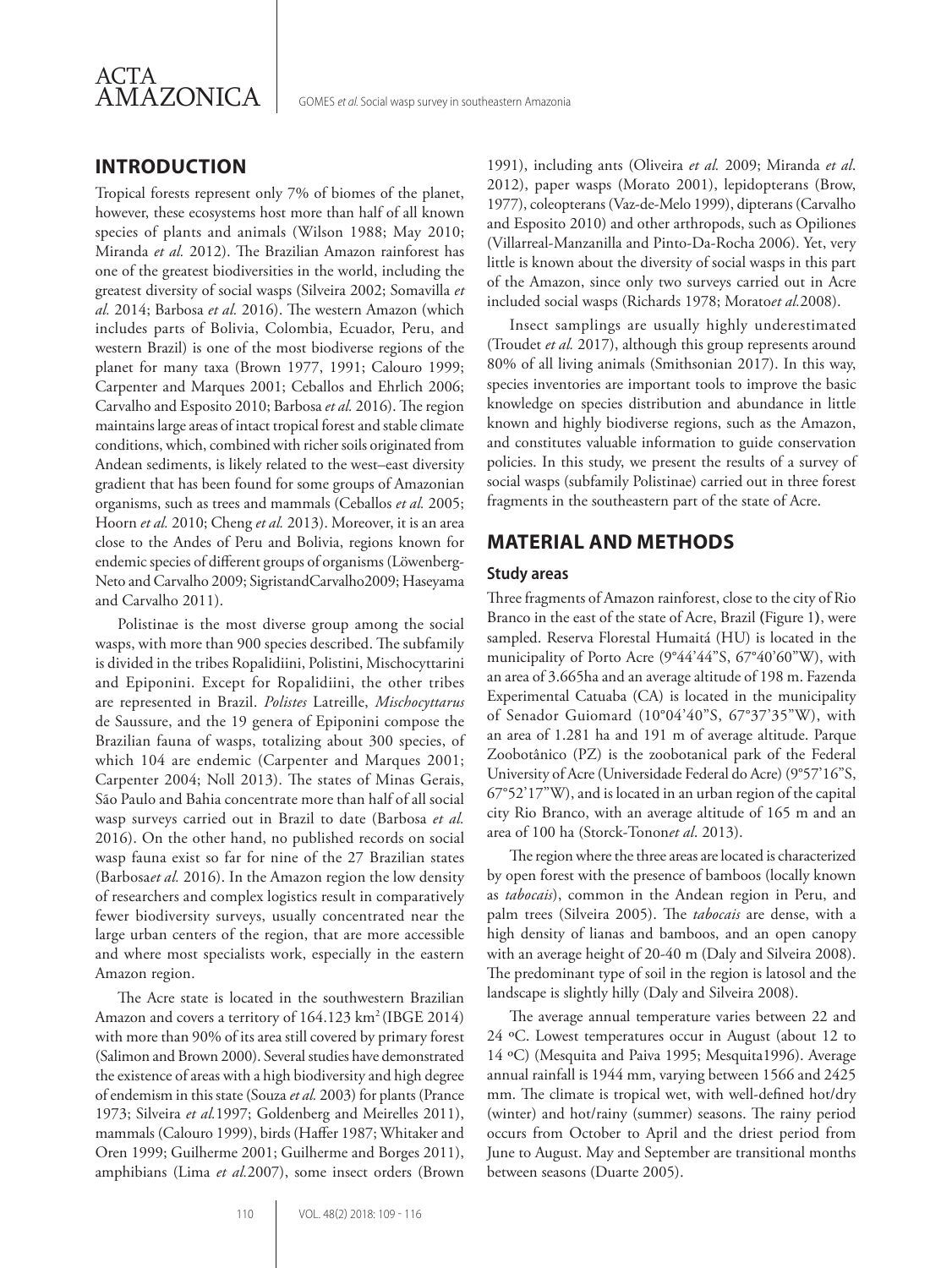

Figure 1. Map of Acre state showing the location of the municipalities of Porto Acre (dark grey), Rio Branco (light grey) and Senador Guimard (black), where the three study sites were located. The inset shows Acre state (black) in the map of Brazil.

#### **Sampling method**

Wasps were sampled from April to November of 2014 along previously open trails in the forest. Specimens were attracted by a solution sprayed on the vegetation and collected actively using an entomological net (adapted from Noll and Gomes 2009). A comparison among sampling techniques showed this to be the most effective, especially for social wasps, as it rendered a greater richness and abundance with lower sampling effort (Noll and Gomes 2009). To apply the attractant liquid in vegetation, we used a costal sprayer (5L), which was filled with a solution containing 50 g salt and 200 g sugar per liter of water.

In each study area, sampling occurred on eight 100-m trails drawn linearly, distant approximately 20 meters from each other, on a previously open track. Spraying of the attractive solution was carried out at five points on each trail, separated by 20 m from each other. At each point we applied an average of 500 ml solution on an area of  $4 \text{ m}^2$  of vegetation. The liquid was reapplied every two hours. Later, the points were observed individually for ten minutes between 14:00 and 17:00 and wasps were collected. Collection time totalled 60 hours and sampling distance totalled 2.4 km overall in the three study areas. The specimens were collected under IBAMA/SISBio permit nr. 43174-1.

#### **Species preservation and data analysis**

After collection, specimens were killed by putting them in a container with ethyl acetate and posteriorly stored in microtubes containing ethanol absolute. Wasps were identified with the dichotomous identification keys proposed by Richards (1978), Cooper (2000) and Carpenter and Marques (2001). Part of the material was identified by specialists and deposited in the zoological collection of the Museu Paraense Emílio Goeldi, in Belém, Pará state, Brazil, and the zoological collection of Universidade Federal do Acre, in Rio Branco, Acre state, Brazil.

## **RESULTS**

A total of 758 social wasp specimens were collected, representing 36 species and 11 genera (Table 1). We collected 389 specimens from 21 species and seven genera in PZ, 162 specimens from 16 species and seven genera in CA, and 207 specimens from 26 species and eight genera in HU, where the greatest diversity was recorded (Table 1). Regarding species composition, only eight species were sampled in all three areas. PZ and HU shared five species, while four species were collected in HU and CA, and only two species were collected only in PZ and CA. HU presented the largest number of exclusive species (9), followed by PZ (6) and CA (2) (Figure 2).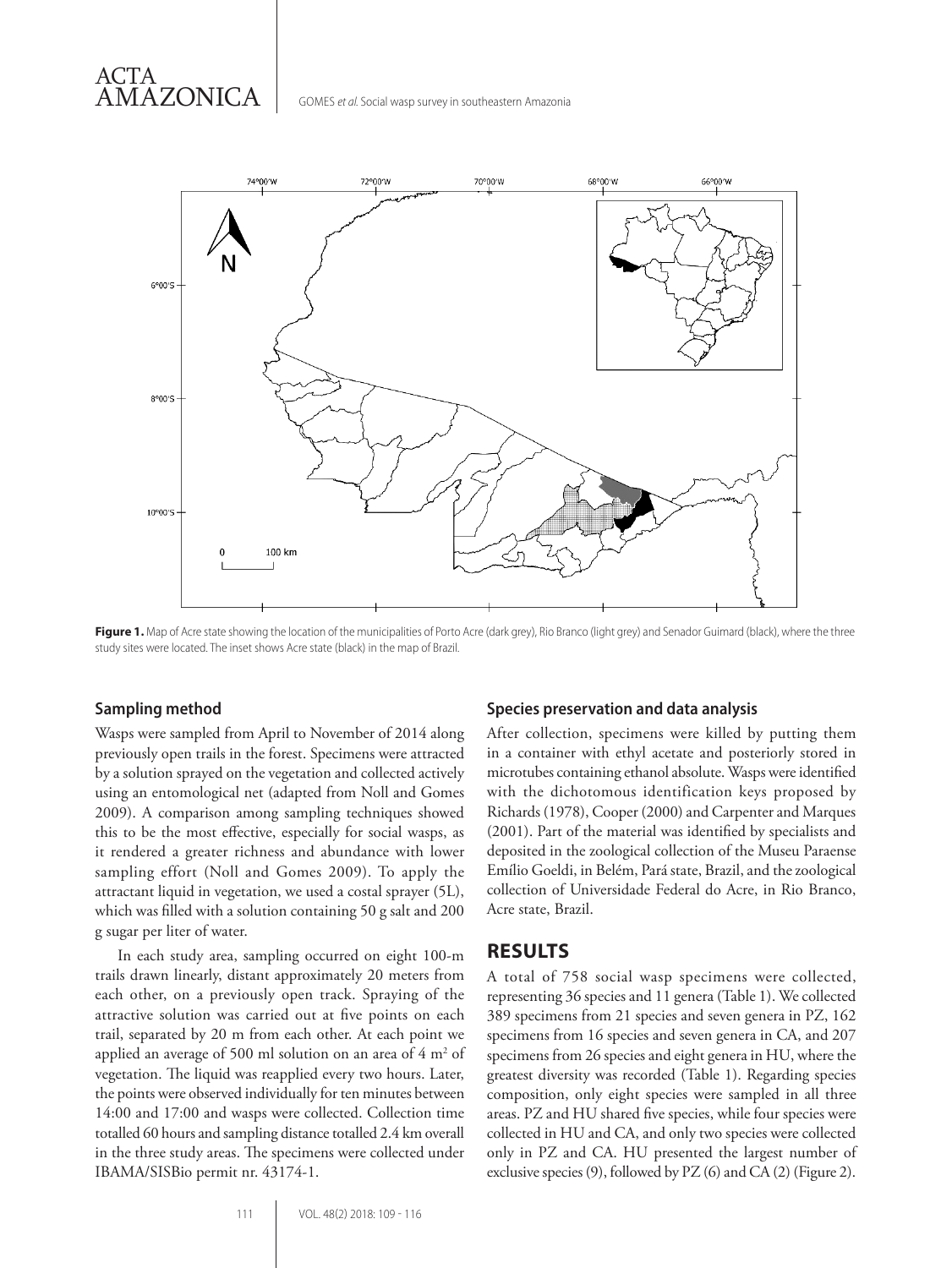

*Agelaia* was the most abundant genus, collected more frequently in CA (83% of all sampled individuals in this area) and HU (77,5%) while in PZ, *Angiopolybia* was most abundant (43%). *Polybia* was the richest genus for all study areas, followed by *Agelaia* (Table1). It is possible that the large number of *Angiopolybia zischkai* (166) individuals sampled in PZ was due to the presence of a nest near the collection point, although no nest was observed during sampling.

From the 36 species sampled, 19 were new records for Acre state (Table 1) and three of them – *Agelaia bazeae*, *A. pleuralis* and *Polybia simillima* – were recorded for the first time in Brazil (Figure 3).

| Table 1. Species richness, abundance and number of exclusive species of social wasps (Polistinae) collected in Parque Zoobotânico (PZ), Fazenda Experimental Catuaba |
|----------------------------------------------------------------------------------------------------------------------------------------------------------------------|
| (CA) and Reserva Florestal Humaitá (HU) in the state of Acre, Brazil. <sup>1</sup> new record for Acre, <sup>2</sup> new record for Brazil.                          |

| Species                                                     | Number of specimens      |                |                          |                |
|-------------------------------------------------------------|--------------------------|----------------|--------------------------|----------------|
|                                                             | PZ                       | CA             | HU                       | Total          |
| Polistini                                                   |                          |                |                          |                |
| Polistes pacificcus liliaciosus Saussure <sup>1</sup>       | 5                        | $\overline{a}$ |                          | 5              |
| Polistes deceptor Schulz <sup>1</sup>                       | $\overline{a}$           | L              | $\overline{2}$           | $\overline{2}$ |
| Mischocyttarini                                             |                          |                |                          |                |
| Mischocyttarus carbonarius (Saussure, 1854) <sup>1</sup>    | 1                        |                |                          | $\mathbb{1}$   |
| Mischocyttarus flavicans (Fabricius, 1804) <sup>1</sup>     | $\overline{2}$           | L,             | $\overline{\phantom{0}}$ | $\overline{3}$ |
| Mischocyttarus labiatus (Fabricius, 1804)                   | 11                       |                | 3                        | 14             |
| Mischocyttarus metathoracicus (Saussure, 1854) <sup>1</sup> | $\overline{a}$           | 1              | $\overline{2}$           | 3              |
| Mischocyttarus surinamensis (Saussure, 1854)                |                          |                | $\mathbf{1}$             | 1              |
| Mischocyttarus synoecus Richards, 1940 <sup>1</sup>         | $\mathbf{1}$             |                | 10                       | 11             |
| Mischocyttarus group prominulus sp.                         | $\overline{a}$           | $\overline{a}$ | $\overline{2}$           | $\overline{2}$ |
| Epiponini                                                   |                          |                |                          |                |
| Agelaia pleuralis Cooper, 2000 <sup>2</sup>                 | 51                       | $\overline{2}$ | $\overline{2}$           | 55             |
| Agelaia angulata (Fabricius, 1804)                          |                          | 17             | 35                       | 52             |
| Agelaia baezae (Richards, 1943) <sup>2</sup>                | $\overline{\phantom{a}}$ | $\overline{a}$ | $\mathbf{1}$             | 1              |
| Agelaia brevistigma (Richards, 1978) <sup>1</sup>           |                          | $\overline{a}$ | $\mathbf{1}$             | $\mathbf{1}$   |
| Agelaia fulvofasciata (DeGeer, 1773)                        | $\overline{2}$           | 68             | 48                       | 118            |
| Agelaia myrmecophila (Ducke, 1905)                          | 9                        | 23             | 44                       | 76             |
| Agelaia pallipes cuzcoensis (Schrottky, 1911)               | 40                       | Ĭ.             | $\mathbf{1}$             | 41             |
| Agelaia testacea (Fabricius, 1804)                          | 10                       | 25             | 30                       | 65             |
| Angiopolybia obidensis (Ducke, 1904) <sup>1</sup>           |                          | 3              | Ĭ.                       | 3              |
| Angiopolybia zischkai Richards, 1978 <sup>1</sup>           | 166                      |                | $\overline{\phantom{0}}$ | 166            |
| Brachygastra augusti (Saussure, 1854)                       | $\overline{a}$           | L              | $\overline{4}$           | $\overline{4}$ |
| Brachygastra propodealis Bequard, 1942 <sup>1</sup>         |                          |                | 1                        | $\mathbf{1}$   |
| Charterginus fulvus Fox, 1904 <sup>1</sup>                  | $\overline{a}$           | $\overline{a}$ | $\mathbf{1}$             | $\mathbf{1}$   |
| Leipomeles dorsata (Fabricius, 1804) <sup>1</sup>           | 3                        | $\overline{2}$ | $\mathbf{1}$             | 6              |
| Parachartergus flavofasciatus (Cameron, 1906) <sup>1</sup>  | $\overline{a}$           | 6              | $\mathbf{1}$             | 7              |
| Polybia catillifex Moebius, 1856 <sup>1</sup>               | 11                       |                |                          | 11             |
| Polybia dimidiata (Olivier, 1791) <sup>1</sup>              | 8                        | $\overline{2}$ |                          | 10             |
| Polybia eberhardae Cooper, 1993 <sup>1</sup>                | $\overline{a}$           | $\overline{a}$ | $\overline{2}$           | $\overline{2}$ |
| Polybia gorytoides Fox, 1898 <sup>1</sup>                   | 3                        | $\overline{2}$ | $\mathbf{1}$             | 6              |
| Polybia jurinei Saussure, 1854                              | $\mathbf{1}$             | $\mathbf{1}$   | $\overline{\phantom{0}}$ | $\overline{2}$ |
| Polybia liliacea (Fabricius, 1804)                          | $\mathbf{1}$             |                | $\overline{4}$           | 5              |
| Polybia rejecta (Fabricius, 1798)                           | $\overline{3}$           | $\mathbf{1}$   | $\overline{4}$           | 8              |
| Polybia rufitarsis Ducke, 1904 <sup>1</sup>                 | $\overline{a}$           | $\overline{2}$ | $\overline{2}$           | $\overline{4}$ |
| Polybia simílima Smith, 1862 <sup>2</sup>                   | 58                       | $\overline{4}$ | $\mathbf{1}$             | 63             |
| Polybia striata (Fabricius, 1787)                           | $\mathbf{1}$             | $\overline{a}$ | 3                        | $\overline{4}$ |
| Pseudopolybia vespiceps (Saussure, 1863) <sup>1</sup>       | $\mathbf{1}$             | $\overline{a}$ | $\overline{a}$           | $\overline{1}$ |
| Synoeca virgínea (Fabricius, 1804)                          |                          | 3              | $\overline{\phantom{0}}$ | 3              |
| Richness                                                    | 21                       | 16             | 26                       | 36             |
| Abundance                                                   | 389                      | 162            | 207                      | 758            |
| <b>Exclusive species</b>                                    | 6                        | $\overline{2}$ | $\mathbf{Q}$             | 17             |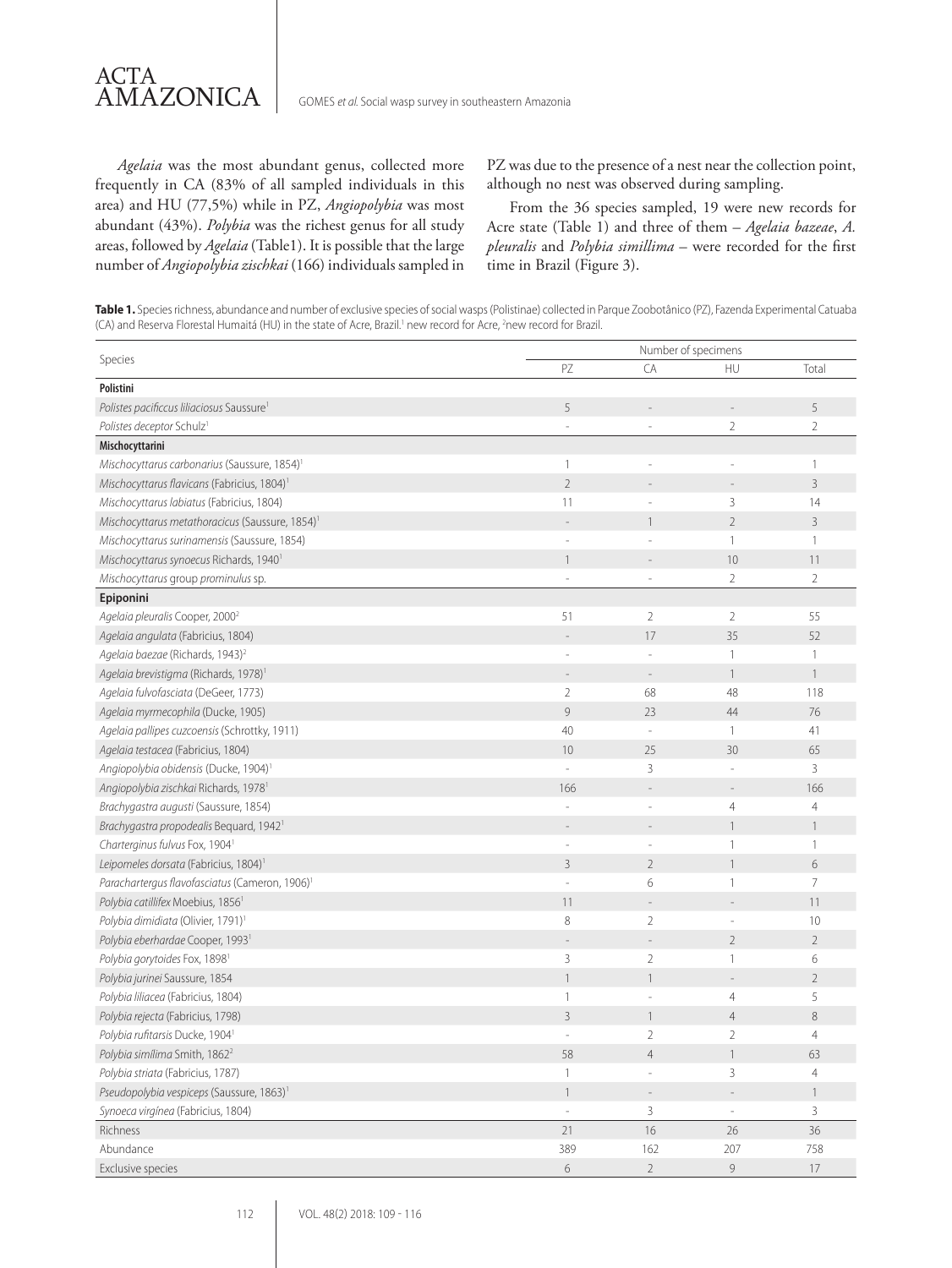

GOMES *et al.* Social wasp survey in southeastern Amazonia

ACTA

AMAZONICA

Fiqure 2. Venn Diagram showing the exclusive and shared species of Polistinae among the three study areas in the state of Acre, Brazil. The asterisk indicates species that were present in all three areas. CA, Catuaba; HU, Humaitá; PZ, Parque Zoobotânico; *Ag, Agelaia; An, Angiopolybia; B. Brachygastra; C, Charterginus, L, Leipomeles; M, Mischocyttarus; P, Polistes; Pa, Parachartergus; Po, Polybia; Ps, Pseudopolybia; S. Synoeca.* 



**Figure 3.** Frontal, dorsal and lateral view of species sampled in southeastern Acre as new records for Brazil. A-C, *Agelaia baezae*; D-F, *Agelaia pleuralis*; G-I, *Polybia simílima.* Ventral margin of clypeus reddish tinged (A); tegula less accuted (B); pronotal keel broader (C). Antenna with scape black above, yellow beneath and pedicel and flagellum ferruginous (D); dorsum with extensive brown or black maculation (red rectangle - E); lamellate anterior margin of pronotum not markedly sinuate below fovea (F). Eyes bare, malar space very short, clypeus in contact with the eyes for a distance greater the height of antennal sockets (white rectangle - G); pronotal keel distinct on the shoulders, proeminence in front of the fovea strong but not sharp (I). Structures are indicated by asterisks. This figure is in color in the electronic version.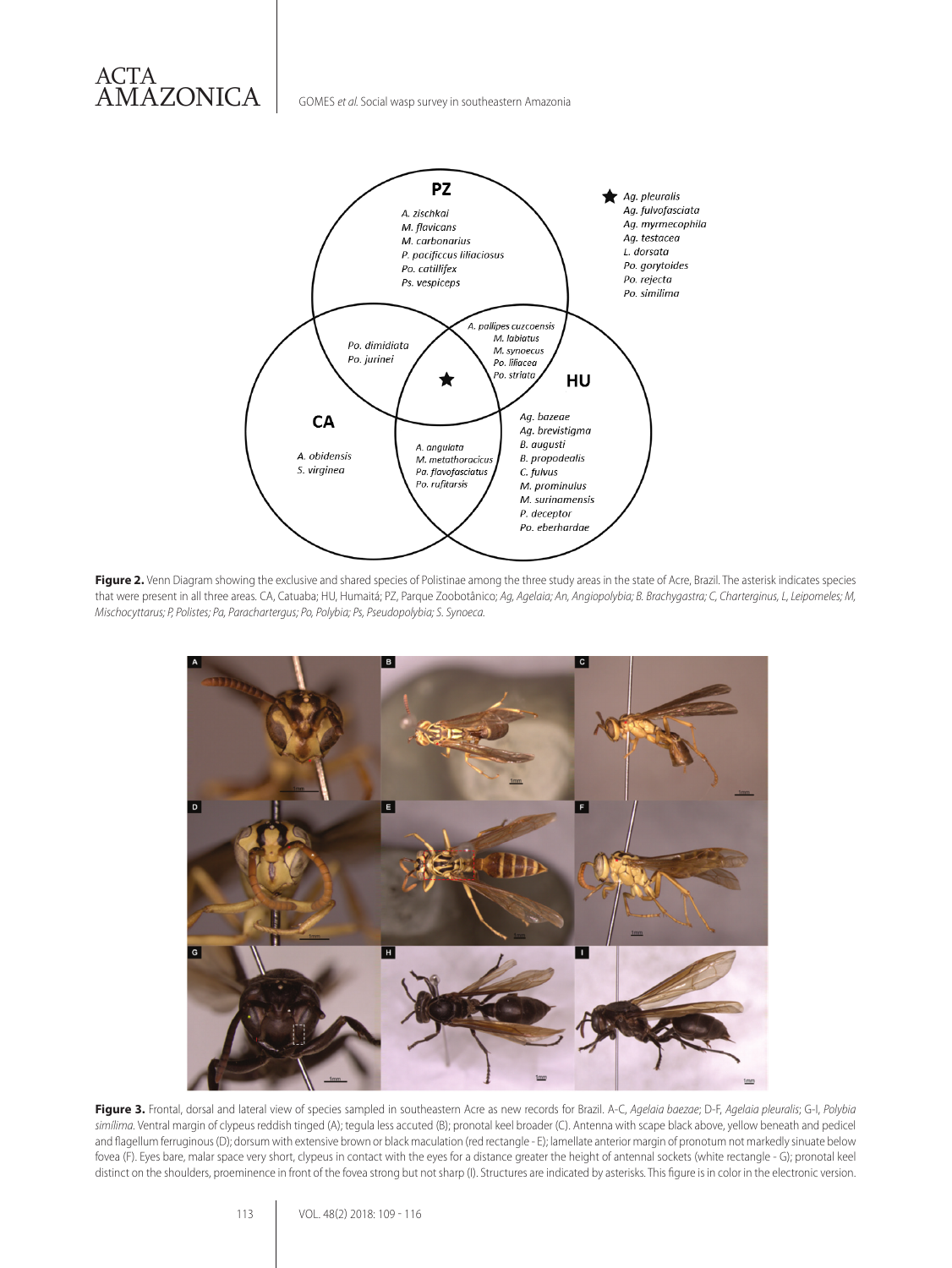

## **DISCUSSION**

Our results represent a significant addition to the known diversity of social wasps in the eastern Amazon, of which only scarce information was available until now. From the 19 species recorded for the first time in Acre, the majority was already known to occur in the Amazon, mainly in the states of Amapá, Amazonas and Pará. They were also recorded in Peru, which borders with Acre, so their presence in this state was expected. Similarly, the records of *Polybia dimidiata*, *Leipomeles dorsata* and *Pseudopolybia vespiceps* in Acre was not surprising, because they are widespread in Brazil and other countries in South America. However, the record of *Polistes deceptor* extends its range of distribution significantly, once there were only two records for this species before: in Pará (the holotype) and São Paulo state (Richards 1978; IUNH 2017) in southeastern Brazil. The same can be said of *Polybia catillifex*, previously registered only in the states of Amazonas, Rio de Janeiro and São Paulo. For *Angiopolybia zischkai* and *Brachygastra propodealis*, there was only one previous record for Brazil (Gomes 2013; Barbosa et al., 2016), in the state of Rondônia, also located in the western Amazon region.

Regarding the three species sampled for the first time in Brazil, they had their distribution range significantly extended. *Agelaia bazeae* had been previously recorded in Ecuador, Colombia and Panama, while *A. pleuralis* had records in Costa Rica and Colombia (Richards 1978; Cooper 2000; IUNH 2017). *Polybia simillima* was previously registered in Belize, Colombia, Costa Rica, Ecuador, Guatemala, Honduras, Mexico, Panama and Venezuela (Richards 1978; IUNH 2017). These new distribution records shed a light on how little we know of a potentially very high but still unexplored species richness of social wasps in the western Amazon region. Despite the highest diversity of social wasps being found in the Amazon region, our findings suggest that many species of the Amazon wasp fauna have been collected only in other biomes.

The genera *Agelaia* and *Angiopolybia* were the most abundant, an expected result as they are present in all inventories of social wasps in Amazonian rainforest (Richards 1978; Barbosa *et al*. 2016). *Mischocyttarus* is the genus with the highest number of species of social wasps (around 240), of which 117 occur in Brazil (Carpenter and Marques 2001), yet in our samples *Polybia* was the most diverse genus. *Polybia* is the genus with the largest number of species within Epiponini.

In a survey of wasps from Parque Nacional da Serra do Divisor (PNSD), also in Acre, a total of 20 species of Polistinae were sampled (Morato *et al.* 2008). We sampled 15 more species than the latter authors, and only six (*Mischocyttarus labiatus, Agelaia angulata, A. fulvofasciata, A. myrmecophyla, Polybia rejecta* and *Synoeca virginea*) were also sampled by them. One possible explanation for the difference in species composition between the two surveys is the difference in altitude between the study sites. PNSD is hilly to mountainous, with altitudes of 200 up to 580 m (Brazil 1977). In addition, different sampling methods were used. In a survey of social wasps in the state of Pará, Brazil (eastern Amazon) that compared different sampling methods, the active search method was far more efficient than Malaise traps (Silveira 2002). Likewise, Noll and Gomes (2009) collected the greatest number of species and individuals of social wasps using the active search method combined with an attractive solution.

The Amazon region has the highest diversity of Polistinae species (Richards 1978; Carpenter and Marques 2001; Silveira 2002; Barbosa *et al.* 2016). In the Brazilian Amazon, 20 genera and more than 200 species have been recorded, which represents about two thirds of the Brazilian diversity of social wasps (Silveira 2002). Currently 125 species have been reported for the state of Amazonas, despite only four studies on social wasps having been carried out in the state to date (Barbosa *et al.* 2016), which clearly indicates that the the diversity of wasps in the region is still vastly underestimated.

## **CONCLUSIONS**

We recorded 36 species of social wasps in three forest fragments in the southeast of Acre state, in the southwestern Brazilian Amazon. *Polybia* was the most species-rich genus in the overall sample, while *Agelaia* and *Angiopolybia* were the most abundant. Nineteen species were first records for Acre. These new records significantly increased the range for some species and filled distribution gaps for others. Our records of *Angiopolybia zischkai* and *Brachygastra propodealis* represented the second record for each species in Brazil. We also produced the first records of *Agelaia baezae, A. pleuralis*  and *Polybia simillima* for Brazil. There was relatively low species overlap among the three sampled fragments, as well as with the species sampled in the higher-altitude area of Parque Nacional da Serra do Divisor, in eastern Acre. These differences in species composition reinforce the need for more research on the biodiversity of swarm-founding wasps in the western part of the Brazilian Amazon. The results obtained in this study indicate that further investigations should significantly increase the species diversity of wasps in this region and add more information to the knowledge of Polistinae diversity.

## **ACKNOWLEDGEMENTS**

We would like to thank Dr. Orlando T. Silveira for the identification of *Mischocyttarus* species, Raduan Alexandre Soleman, Me. Rogério Botion Lopes and Me. Yuri Campanholo Grandinete for confirming some identifications, and Prof. Dr. Elder F. Morato and Prof. Dr. Lisandro J.S. Vieira for the support in the Universidade Federal do Acre. We also thank to Dr. Johan Billen for the help with English revision. Finally, the authors thank the Comissão de Aperfeiçoamento de Pessoal do Nível Superior (Capes) for the financial support.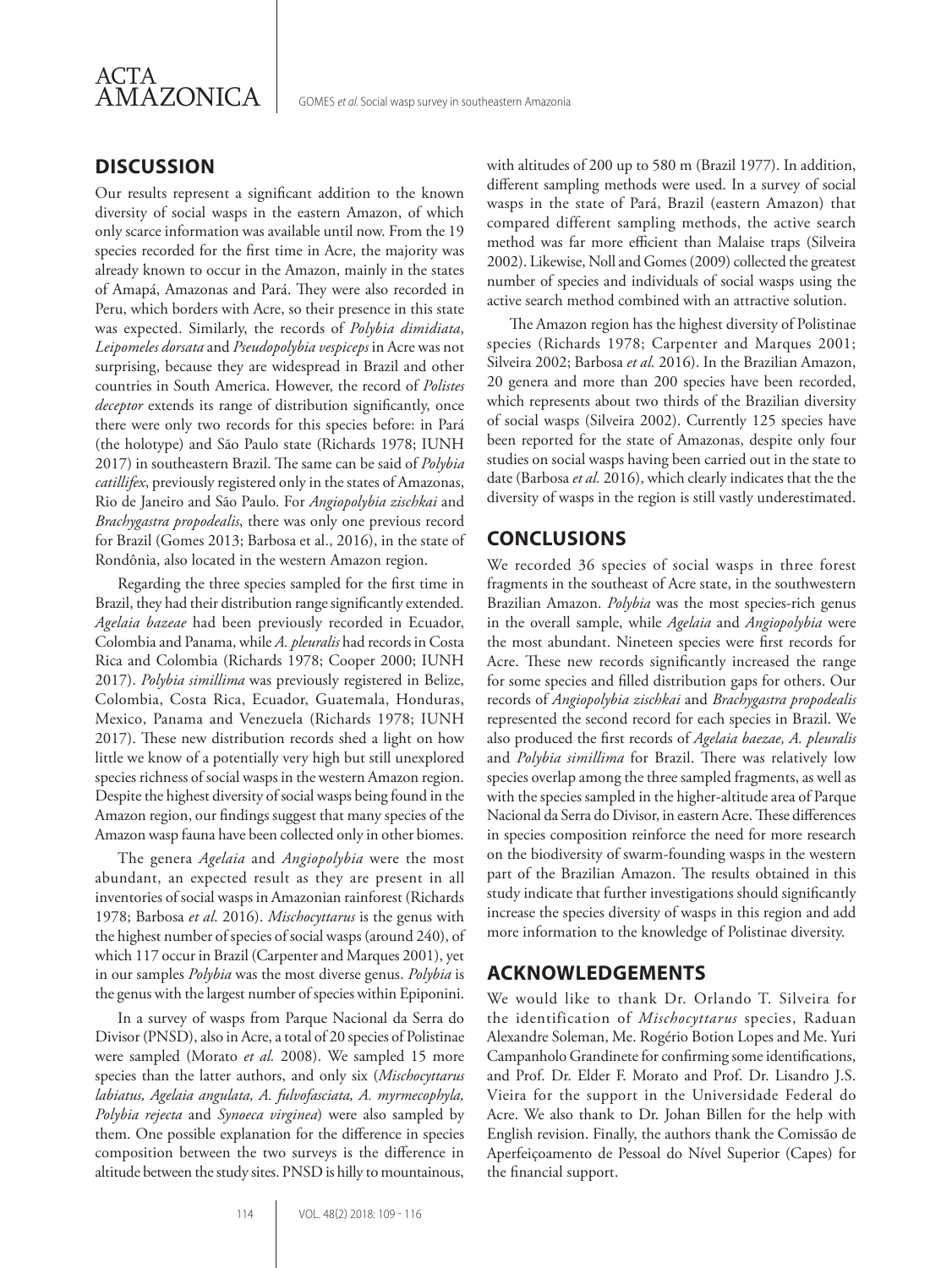

#### **REFERENCES**

- Barbosa, B.C.; Detoni, M.; Maciel, T.T.; Prezoto, F. 2016. Studies of social wasp diversity in Brazil: Over 30 years of research, advancements and priorities. *Sociobiology,* 63: 858-880.
- Brasil. 1977. *Projeto RADAMBRASIL: levantamento de recursos naturais. Vol.13. Folhas SB/SC. 18. Javari/Contamana.* Departamento Nacional da Produção Mineral, Rio de Janeiro, 413p.
- Brown, K.S.Jr. 1977.Centros de evolução, refúgios quaternários e conservação de patrimônios genéticos na região neotropical: padrões de diferenciação em Ithomiinae (Lepidoptera: Nymphalidae). *Acta Amazonica,* 7: 75-137.
- Brown K.S. Jr. 1991. Conservation of Neotropical environments: insects as indicators. In: Collins, N.M.; Thomas, J.A. (Ed.), The conservation of insects and their habitats. Academic Press, London. p.349-404.
- Calouro, A.M. 1999. Riqueza de mamíferos de grande e médio porte do Parque Nacional da Serra do Divisor (Acre, Brasil). *Revista Brasileira de Zoologia,* 16: 195-213.
- Carpenter, J.M. 2004. Synonymy of the genus *Marimbonda* Richards, 1978, with *Leipomeles* Möbius, 1856 (Hymenoptera: Vespidae: Polistinae), and a new key to the genera of paper wasps of the New World. *American Museum Novitates*, 3456: 1-16.
- Carpenter, J.M.; Marques, O.M. 2001. *Contribuição ao estudo de vespídeos do Brasil (Insecta, Hymenoptera, Vespoidea, Vespidae)*, v.2, version o 1.0. 1 CDROM. Universidade Federal da Bahia, Cruz das Almas.
- Carvalho, F.S.; Esposito, M.C. 2010. A New Species of *Bricelochlorops*  Paganelli and the first record of *Urubambina rufa* (Duda) (Diptera: Chloropidae) from Brazil. *Neotropical. Entomology,*  39: 742-745.
- Ceballos, G.; Ehrlich, P.R. 2006. Global mammal distributions, biodiversity hotspots and conservation. *Proceedings of the National Academy of Sciences of USA*, 103: 19374-19379.
- Ceballos, G.; Ehrlich, P.R.; Soberon, J.; Salazar, I.; Fay, J.P. 2005. Global mammal conservation: what must we manage? *Science*, 309: 603-607.
- Cheng, H.; Sinha, A.; Cruz, F.W.; Wang, X.; Edwards, R.L.; d'Horta, F.M.; Ribas, C.C.; Vuille, M.; Stott, L.D.; Auler, A.S. 2013. Climate change patterns in Amazonia and biodiversity. *Nature Communications*, 4: 1411.
- Cooper, M. 2000. Five new species of *Agelaia* Lepeletier (Hym.,Vespidae, Polistinae) with a key to members of the genus, new synonymy and notes. *Entomologist's Monthly Magazine*, 136: 177-197.
- Daly, D.C.; Silveira, M. 2008.*Primeiro catálogo da flora do Acre, Brasil / First catalogue of flora of Acre, Brazil*. EDUFAC,Rio Branco, 555p.
- Duarte, A.F. 2005. Variabilidade e tendência das chuvas em Rio Branco, Acre, Brasil. *Revista Brasileira de Metereologia*, 20: 37-42.
- Finer, M.; Jenkins, N.C.; Pimm, S.L.; Keane, B.; Ross, C. 2008.Oil and gas projects in the western Amazon: threats to wilderness, biodiversity, and Indigenous Peoples. *PLoS ONE,* 3: e2932.
- Guilherme, E. 2001. Comunidade de aves do Campus e Parque Zoobotânico da Universidade Federal do Acre, Brasil. *Tangara*, 1: 57-73.
- Guilherme, E.; Borges, S.H. 2011. Ornithological records from a campina/campinarana enclave on the upper Jurua River, Acre, Brazil. *Wilson Journal of Ornithology*, 123: 24-32.
- Goldenberg, R.; Meirelles, J. 2011. A new species of *Graffenrieda* (Merianieae, Melastomataceae) with a calyptrate calyx. *Systematic Botany*, 36: 119-123.
- Gomes, B. 2013. *Diversidade de vespas sociais (Vespidae, Polistinae) na região norte de Rondônia e relação dos ciclos ambientais abióticos sobre o forrageio*. Doctoral thesis, Universidade de São Paulo, Ribeirão Preto, São Paulo. 55p.
- Haffer, J. 1987. Biogeography of neotropical birds. In: Whitmore, T.C.; Prance, G.T. (Ed.). *Biogeography and Quaternary History in Tropical America*. Clarendon Press, Oxford, p.105-150.
- Haseyama, K.L.F.; Carvalho, C.J.B. 2011. Padrões de distribuição da biodiversidade Amazônica: Um ponto de vista evolutivo. *Revista da Biologia*, Vol. Esp. Biogeografia: 35-40.
- Hoorn, C.; Wesselingh, F.P.; terSteege, H.; Bermudez, M.A.; Mora,A.; Sevink, J.*et al*. 2010. Amazonia through time: Andean uplift, climate change, landscape evolution and biodiversity. *Science*, 330: 927-931.
- IBGE. 2014. Instituto Brasileiro de Geografia e Estatística. Área Territorial Brasileira. (http://www.ibge.gov.br/home/geociencias/ areaterritorial/principal.shtm). Accessed on 07/01/2014.
- IUNH. 2017. Natural History Laboratory, Ibaraki University and World Association for the Study of Paper Wasps Japan. Checklist and/or Catalog of Social Wasps. (http://iunh2.sci.ibaraki.ac.jp/ wasp/Epiponini/epiponini.htm). Accessed on 10/06/2017.
- Löwenberg-Neto, P.; Carvalho, C.J.B. 2009. Areas of endemism and spatial diversification of the Muscidae (Insecta: Diptera) in the Andean and Neotropical regions. *Journal of Biogeography*, 36: 1750-1759.
- Lima, A.P.; Sanchez,D.E.A.; Souza, J.R.D. 2007. A new Amazonian species of the frog genus *Colostethus* (Dendrobatidae) that lays its eggs on undersides of leaves. *Copeia*, 2007: 114-122.
- May, R. 2010. Tropical arthropod species, more or less? *Science,*  329: 41–42.
- Mesquita, C.C.1996. *O clima do Estado do Acre.* Secretaria de Estado de Ciência, Tecnologia e Meio Ambiente – SECTMA, Rio Branco, 53p.
- Mesquita, C.C.; Paiva, R.A. 1995. *Estudos básicos das precipitações do Acre*. Secretaria de Estado de Planejamento, Rio Braco, 148p.
- Miranda, P.N.; Oliveira, M.A.; Baccaro, F.B.; Morato, E.F.; Delabie, J.H.C. 2012. Check list of ground-dwelling ants (Hymenoptera: Formicidae) of the eastern Acre, Amazon, Brazil. *Check List*, 8: 722-730.
- Morato, E.F. 2001. Ocorrência de *Aglaeca erulea* Lepeletier & Serville (Hymenoptera, Apidae, Apini, Euglossina) no Estado do Acre, Brasil. *Revista Brasileira de Zoologia*, 18: 1031-1034.
- Morato, E.F.; Amarante, S.T.; Silveira, O.T. 2008. Avaliação ecológica rápida da fauna de vespas (Hymenoptera: Aculeata) do Parque Nacional da Serra do Divisor, Acre, Brasil. *Acta Amazonica*, 38: 789-797.
- Nadia, T. de L.; Machado, I.C.; Lopes, A.V. 2007. Fenologia reprodutiva e sistema de polinização de *Ziziphus joazeiro* Mart. (Rhamnaceae): atuação de *Apis melífera* e de visitantes florais